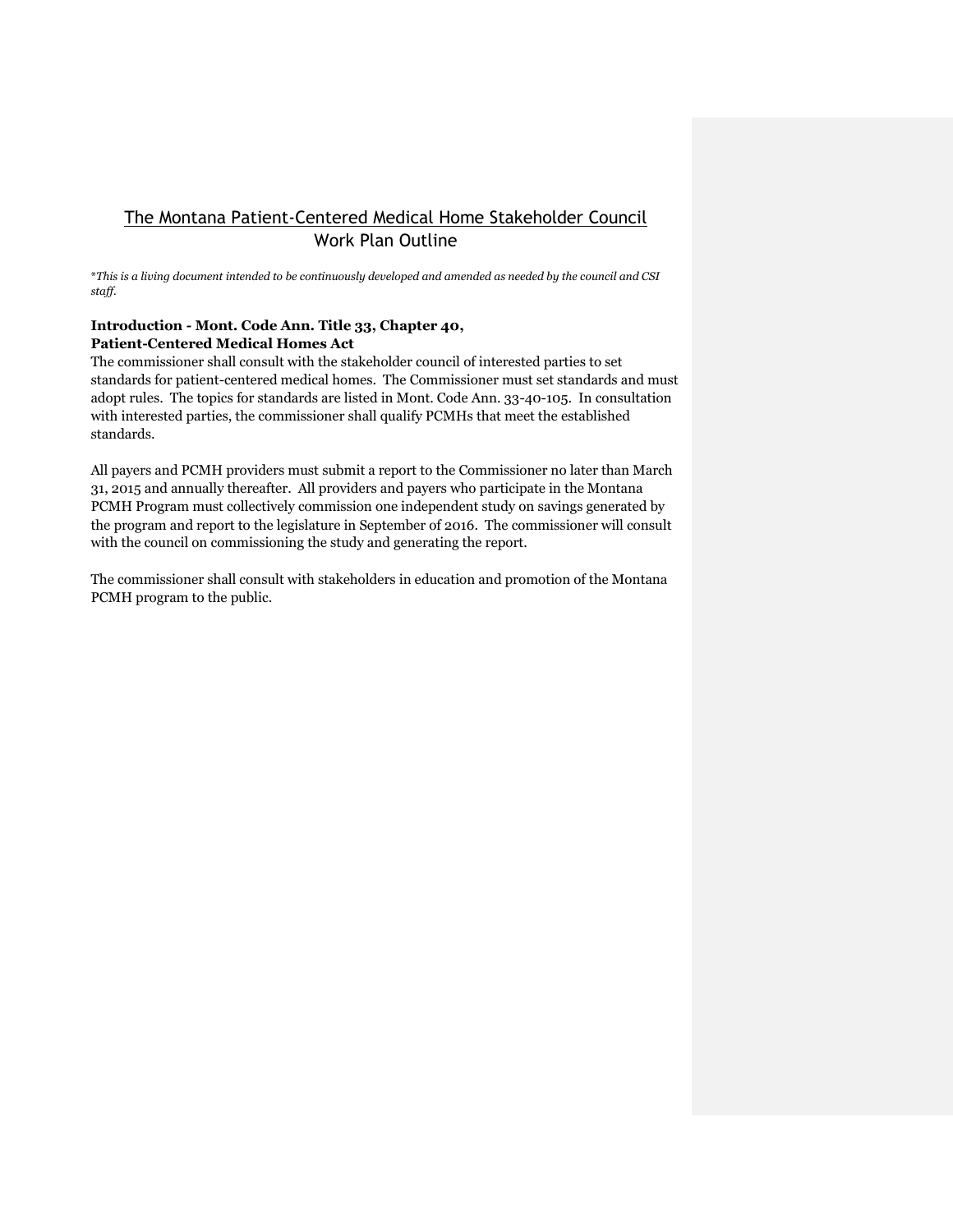## **Timeline**

- a) June 2014
	- i) The Quality Metrics Subcommittee proposes revised draft of guidance for quality reporting standards. The revised draft needs to reflect alignment with PQRS. The council gives feedback to the subcommittee for them to incorporate before the July 16th meeting.
	- ii) The Payer Subcommittee proposes potential payer standards for the council to consider.
	- iii) CSI proposes a draft of the amended rule on quality measure reporting for the council to consider.
	- iv) Stakeholders will have until August  $1<sup>st</sup>$  to provide comment to CSI on the draft quality measure reporting rule. The formal comment period will begin after the proposed rule is filed on August 11th.
	- v) The council discusses and develops the mission statement.
	- vi) The council reviews the draft work plan and provides feedback to CSI.
- b) July 2014
	- i) The Quality Metrics Subcommittee proposes a revised draft of guidance for quality reporting standards. The draft needs to clarify the submission method for the data and define the reporting time frame. The council gives feedback to the subcommittee for them to incorporate before the August 20th meeting.
	- ii) The Payer Subcommittee proposes revised standards based on the council's comments.
	- iii) CSI presents the amended proposed rule on quality measure reporting to the council for final review.
	- iv) Continue developing the council's work plan and finalize the mission statement.
- c) August 2014
	- i) CSI files the proposed rule on quality measure reporting on August  $11<sup>th</sup>$  to begin the public comment period.
	- ii) CSI presents a draft rule on the payer standards recommended by the Payer Subcommittee and for further discussion by the council.
	- iii) Stakeholders have until October 1st to provide comment to CSI on the draft rule on payer standards. The formal comment period will begin after the proposed rule is filed on October 27th.
	- iv) Continue developing the council's work plan.
	- v) CSI revisits formal application for qualified and provisionally qualified practices and makes further edits.
- d) September 2014
	- i) Stakeholders submit preliminary ideas for the March 2015 report to CSI staff via email.
	- ii) The council reviews updated version of work plan/timeline. Finalize charter and mission statement.
	- iii) .
	- iv) The council reviews the second draft of payer rules and discusses accompanying instructions.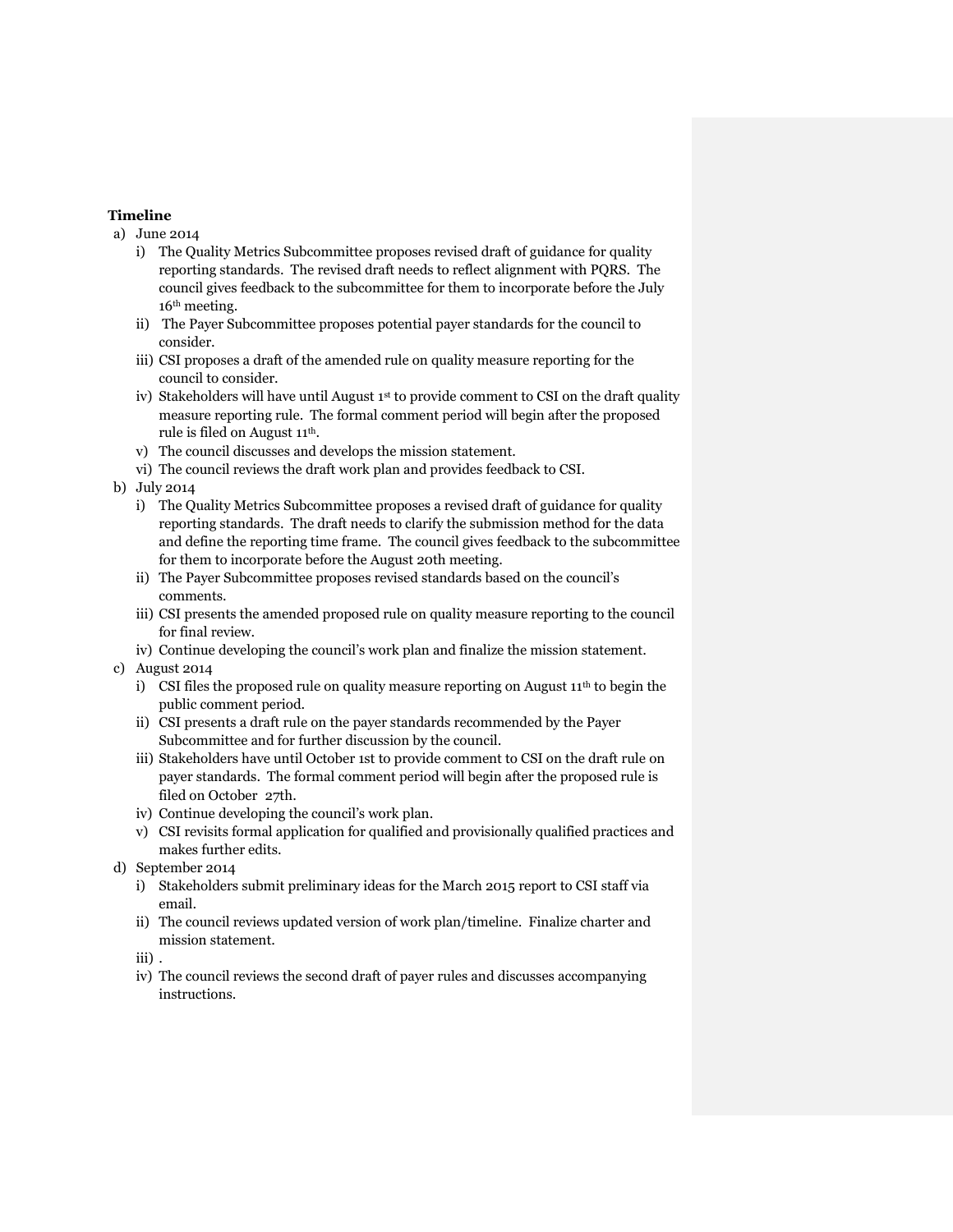- v) Continue discussing quality metric reporting guidelines including reports from CSI's conversations with national data experts, explanations on data use, and reports from subcommittee meeting with hospital data staff.
- vi) The council reviews and makes final comments on the comprehensive application for practices.
- vii) September 29th, CSI distributes comprehensive application to all qualified and provisionally qualified practices with a return deadline of October 29th.
- viii) The council hears an update from Medicaid and other payers on new programs.
- ix) Discuss council member appointment process and letter of interest.
- e) October 2014 (3-hour council meeting)
	- i) CSI files the proposed rule on payment standards on October  $27<sup>th</sup>$ , beginning the 30day public comment period.
	- ii) Council discusses content of March 2015 report.
	- iii) The council reviews and discusses  $\frac{final}{}$  edits made to quality metric reporting guidance.
	- iv) Continue developing council's work plan.
	- v) CSI follows-up with practices on comprehensive application.
	- vi) The proposed rule on quality metric reporting becomes final.
	- vii) CSI finalizes quality metric reporting guidance, posts to CSI website, and distributes to all PCMHs.
	- $\overrightarrow{v}$  viii)vii)Council members must be appointed by the commissioner in October 15th.
- f) November 2014
	- i) Council hears update from Medicaid on their pilot that may launch in the fall of 2014. as well as updates from other payers.
	- ii) The council continues discussing March 2015 report. and reviews 1<sup>st</sup> draft of template.
	- iii) CSI presents a summary of the information collected from PCMHs in the comprehensive application to the council.
	- iv) Practices needing an extension on their provisional qualification must submit an application for extension to CSI by November 12<sup>th</sup>December 29th.
- g) December 2014
	- i) All medical practices that submitted provisional qualification applications in December 2013, must have received their accreditation/recognition from NCQA, The Joint Commission, or AAAHC. Once provisional practices submit their accreditation/recognition documentation, they are qualified by the commissioner.
	- ii) Council makes final comments on report template. CSI finalizes template for the March 2015 report and distributes it to all qualified and provisionally qualified practices.
	- ii) CSI meets with payers regarding letters of intent.
	- iii) New council updates work plan.
	- iv) CSI presents updated summary report of application data.
	- v) Council continues discussion of March 2015 report, begins drafting a template that would acquire data on PCMH aspects that are not addressed in the application or the quality metric report.
	- $\overrightarrow{ii}$ vi) Speaker Karl Rosston addresses the council on suicide prevention.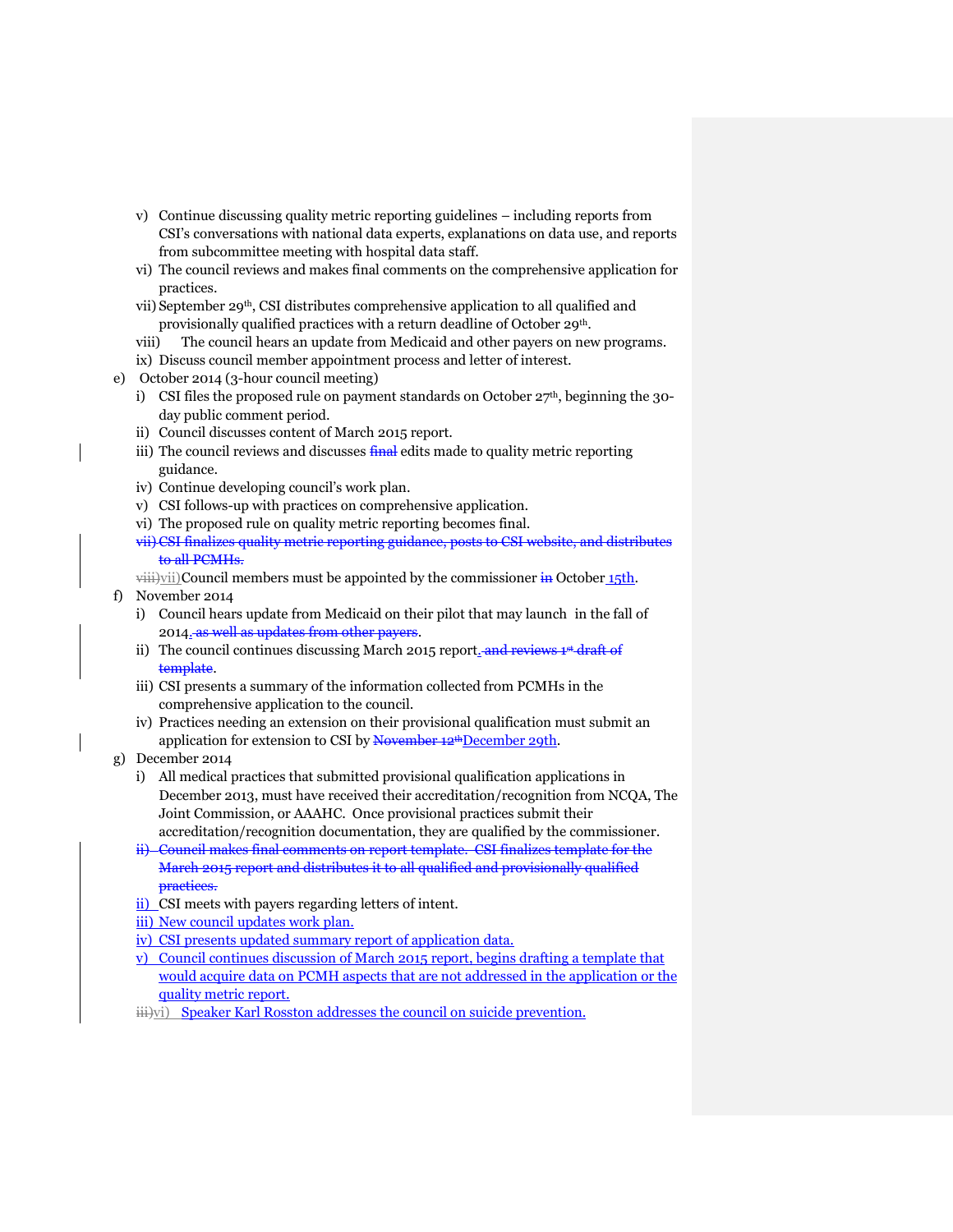| h) January 2015<br><b>i</b> ) Payers that currently have a medical home or PCMH component in their provider                                                                 |                        |
|-----------------------------------------------------------------------------------------------------------------------------------------------------------------------------|------------------------|
| contracts or in insurance contracts issued to Montana residents shall submit a letter                                                                                       |                        |
| to the commissioner describing their method of compensating providers no later                                                                                              |                        |
| than January 1, 2015.                                                                                                                                                       |                        |
| ii) Payer and Quality Metrics Subcommittees must submit finalized reporting guidance                                                                                        |                        |
| for the utilization measures and quality measures to the council for review and                                                                                             |                        |
| approval at the January 21 <sup>st</sup> meeting.                                                                                                                           | Formatted: Superscript |
| CSI and DPHHS incorporate final feedback from the council. CSI posts reporting<br>$\ddot{H}$<br>guidanceCouncil forms an Education Subcommittee. The subcommittee holds its |                        |
| first meeting and creates an education campaign with a prescribed timeline including                                                                                        |                        |
| specific deliverables with deadlines.                                                                                                                                       |                        |
| i) February 2015                                                                                                                                                            |                        |
| Council forms an Education Subcommittee. The subcommittee holds its first                                                                                                   |                        |
| meeting and creates an education campaign with a prescribed timeline including                                                                                              |                        |
| specific deliverables with deadlines.                                                                                                                                       |                        |
| $\frac{1}{2}$                                                                                                                                                               |                        |
| $\frac{1}{2}$ March 2015                                                                                                                                                    |                        |
| i) Report from all participating PCMH practices and payers due to CSI on March $31st$ .                                                                                     |                        |
| ii) Quality measure data due to CSI from all PCMHs on March 31st.<br>iii) Utilization measure data due to CSI from all participating payers on March 31 <sup>st</sup> .     |                        |
| k)])April 2015                                                                                                                                                              | Formatted: Superscript |
|                                                                                                                                                                             |                        |
|                                                                                                                                                                             |                        |
| i) Additional education and promotion of the program to the public.<br>ii) Discussion begins concerning whether there is a need to amend rules or add rules.                |                        |
| $\frac{1}{2}$ m<br>May 2015                                                                                                                                                 |                        |
| i) CSI presents summary of reports to council for discussion.                                                                                                               |                        |
| i)ii) Discuss how to use 2015 baseline data for 2016 report to legislature.                                                                                                 |                        |
| June 2015<br>$\pm n$ )                                                                                                                                                      |                        |
| Council and CSI work with the Office of Rural Health on survey to PCMHs on the<br>i)                                                                                        |                        |
| positions they use, job descriptions, and workforce needs.                                                                                                                  |                        |
| i)ii)Discuss how to use 2015 baseline data for 2016 report to legislature.                                                                                                  |                        |
| <b>July 2015</b><br>$\theta$ <sub>n</sub> $\theta$ )<br>Continue developing PCMH workforce survey.                                                                          |                        |
| i)ii)Discuss how to use 2015 baseline data for 2016 report to legislature.                                                                                                  |                        |
| August 2015<br>$\Theta$ <sub>p</sub> $)$                                                                                                                                    |                        |
| Finalize PCMH workforce survey.<br>$\mathbf{i}$                                                                                                                             |                        |
| ii) Additional education and promotion of the program to the public.                                                                                                        |                        |
| iii) Revisit rules on quality measure reporting and payment standards.                                                                                                      |                        |
| $\ddot{H}$ iv)                                                                                                                                                              |                        |
| September 2015<br>$\frac{1}{P}$ $\frac{1}{Q}$                                                                                                                               |                        |
| i) Distribute PCMH workforce survey.                                                                                                                                        |                        |
| October 2015<br><u>e)r)</u><br>i) Revisit rules on quality measure reporting and payment standards.                                                                         |                        |
| $\pm$ S)November 2015                                                                                                                                                       |                        |
|                                                                                                                                                                             |                        |